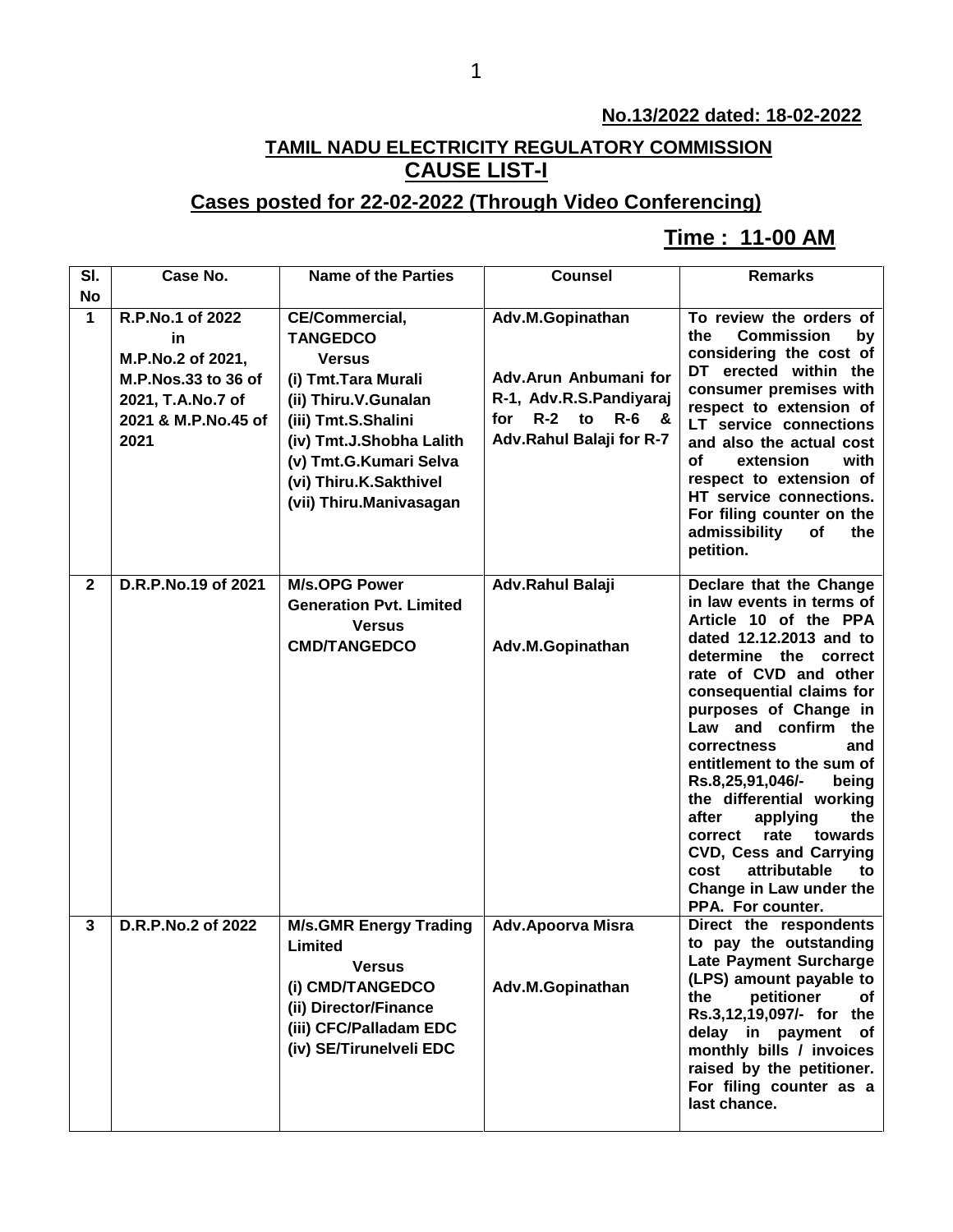| 4              | D.R.P.No.4 of 2022                            | <b>M/s.Sulochana Cotton</b><br><b>Spinning Mills Pvt.</b><br>Limited<br><b>Versus</b><br>(i) CE/NCES, TANGEDCO<br>(ii) CFC/Revenue<br>(iii) CE/IT Wing<br>(iv) SE/Palladam EDC | Adv.R.S.Pandiyaraj<br>Adv.M.Gopinathan                                           | Direct the respondents<br>to give adjust of 1,28,004<br>units generated in the<br>petitioner's solar power<br>during<br>generator<br>the<br>period from 01.08.2021<br>to 28.09.2021 against the<br>petitioner HTSC as per<br>the solar tariff order No.4<br>of 2014. For counter.                                                                |
|----------------|-----------------------------------------------|--------------------------------------------------------------------------------------------------------------------------------------------------------------------------------|----------------------------------------------------------------------------------|--------------------------------------------------------------------------------------------------------------------------------------------------------------------------------------------------------------------------------------------------------------------------------------------------------------------------------------------------|
| 5              | D.R.P.No.5 of 2022                            | <b>M/s.Sulochana Cotton</b><br><b>Spinning Mills Pvt.</b><br>Limited<br><b>Versus</b><br>(i) CE/NCES, TANGEDCO<br>(ii) CFC/Revenue<br>(iii) CE/IT Wing<br>(iv) SE/Palladam EDC | Adv.R.S.Pandiyaraj<br>Adv.M.Gopinathan                                           | Direct the respondents<br>to give adjust of 4,93,599<br>units generated in the<br>petitioner's solar power<br>generator<br>during<br>the<br>period from 01.08.2021<br>to 28.09.2021 against the<br>petitioner HTSC as per<br>the solar tariff order No.4<br>of 2014. For counter.                                                                |
| 6              | D.R.P.No.6 of 2022                            | <b>M/s.Hindustan Textiles</b><br><b>Versus</b><br>(i) CE/NCES, TANGEDCO<br>(ii) CFC/Revenue<br>(iii) CE/IT Wing<br>(iv) SE/Dindigul EDC                                        | Adv.R.S.Pandiyaraj<br>Adv.M.Gopinathan                                           | Direct the respondents<br>to give adjust of 2,41,920<br>units generated in the<br>petitioner's solar power<br>generator<br>during<br>the<br>period<br><b>August</b><br>2021<br>against the petitioner<br>HTSC as per the solar<br>tariff order No.4 of 2014.<br>For counter.                                                                     |
| $\overline{7}$ | M.P.No.42 of 2021                             | M/s.OPG Energy Pvt.<br>Limited<br><b>Versus</b><br>i) CMD/TANGEDCO<br>ii) AAA Plus Energy Pvt.<br>Limited                                                                      | Adv.Rahul Balaji<br>Adv.M.Gopinathan                                             | To<br>exercise<br>its<br>regulatory powers and<br>clarify that no wheeling<br>charges<br>are<br>payable<br>where<br>captive<br>a<br>is<br>being<br>consumer<br>supplied<br>electricity<br>through<br>dedicated<br>a<br>transmission line and is<br>situated within the same<br>premises<br>the<br>as<br>generating plant.<br>For<br>counter.     |
| 8              | R.P.No.8 of 2021<br>in<br>D.R.P.No.18 of 2013 | <b>CFC/Deposits &amp;</b><br>Documentation,<br><b>TANGEDCO</b><br><b>Versus</b><br><b>M/s.ITC Limited</b>                                                                      | <b>AGP. Richardson</b><br><b>Wilson</b><br>M/s.S.Ramasubramaniam<br>& Associates | To condone the delay of<br>84 days in filing the<br><b>Review Petition against</b><br>dated<br>order<br>the<br>17.8.2021 in D.R.P.No.18<br>of 2013 and to review the<br>order on the ground that<br>the impugned order is<br>against the Electricity<br>Rules,<br>2005<br>and<br>Judgment of APTEL in<br>Appeal No.33 of 2012.<br>For rejoinder. |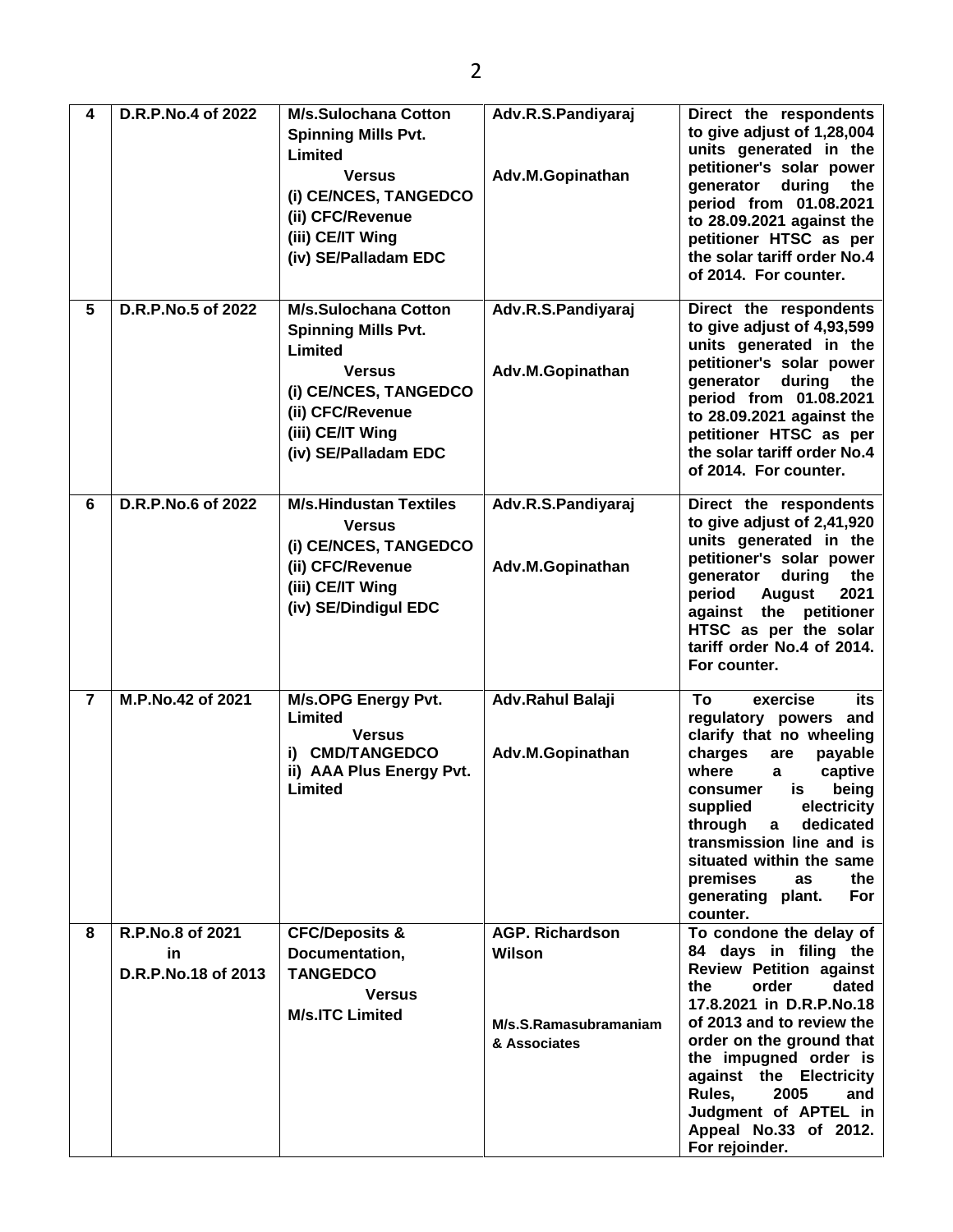| 9  | M.P.No.27 of 2021   | <b>CE/NCES, TANGEDCO</b>                                                                                          | Adv.M.Gopinathan                            | <b>Approve</b><br>the<br>new<br>methodology<br>for<br>measurement<br>οf<br><b>Harmonics</b><br>Wind /<br>in<br>Solar<br><b>Bagasse</b><br>$\prime$<br>$\prime$<br><b>Biomass</b><br><b>Energy</b><br>Generators as per the<br><b>CEA Regulations and to</b><br>fix the compensation at<br>15% of the respective<br>tariff<br>in<br>respect<br>of<br>Generators and also to<br>instruct all the existing<br>HT/EHT Generators to<br>install<br>quality<br>power<br>by themselves<br>meters<br>within 12 months and<br>other orders. For further<br>hearing. |
|----|---------------------|-------------------------------------------------------------------------------------------------------------------|---------------------------------------------|------------------------------------------------------------------------------------------------------------------------------------------------------------------------------------------------------------------------------------------------------------------------------------------------------------------------------------------------------------------------------------------------------------------------------------------------------------------------------------------------------------------------------------------------------------|
| 10 | M.P.No.48 of 2021   | <b>CE/PPP, TANGEDCO</b>                                                                                           | Adv.M.Gopinathan                            | To accord approval to<br>float a<br>medium<br>term<br>tender<br>under<br><b>FOO</b><br>with<br>the<br>guidelines<br>deviations proposed in<br>the Bidding Documents<br>line<br>with<br><b>Pilot</b><br>in.<br>Scheme-II for purchase<br>of 1500 MW RTC power<br>for a period of 5 years<br>appointing<br><b>PTC</b><br>India<br>Limited<br>as<br>an<br>For filing<br>Aggregator.<br>affidavit and for further<br>hearing.                                                                                                                                  |
| 11 | D.R.P.No.32 of 2013 | <b>Suryadev Alloys and</b><br>Power Pvt. Ltd.,<br><b>Versus</b><br>1) TANGEDCO<br>2) CFC, Revenue                 | <b>Adv. Vinod Kumar</b><br>Adv.M.Gopinathan | Τo<br>declare<br>that<br>the<br>withdrawal of deemed<br>demand benefit by the<br>2 <sup>nd</sup> respondent is illegal<br>and contrary to law. For<br>arguments.                                                                                                                                                                                                                                                                                                                                                                                           |
| 12 | D.R.P.No.9 of 2020  | <b>M/s.Tirunelveli Solar</b><br><b>Project Private Limited</b><br><b>Versus</b><br>i) CMD/TANGEDCO<br>ii) CE/NCES | Adv.Rahul Balaji<br>Adv.M.Gopinathan        | Grant the petitioner an<br>extension of time for<br>commissioning its 100<br><b>MW Solar Power Plant at</b><br><b>Kollankinar</b><br>other<br>&<br>villages, Tuticorin since<br>there has been a change<br>in law i.r.o. of PPA<br>dt.28.9.2017<br>and<br>direct<br>consequently<br><b>TANGEDCO</b><br>not to<br>invoke bank guarantee.<br>For arguments of the<br>respondent as a<br>last<br>chance.                                                                                                                                                      |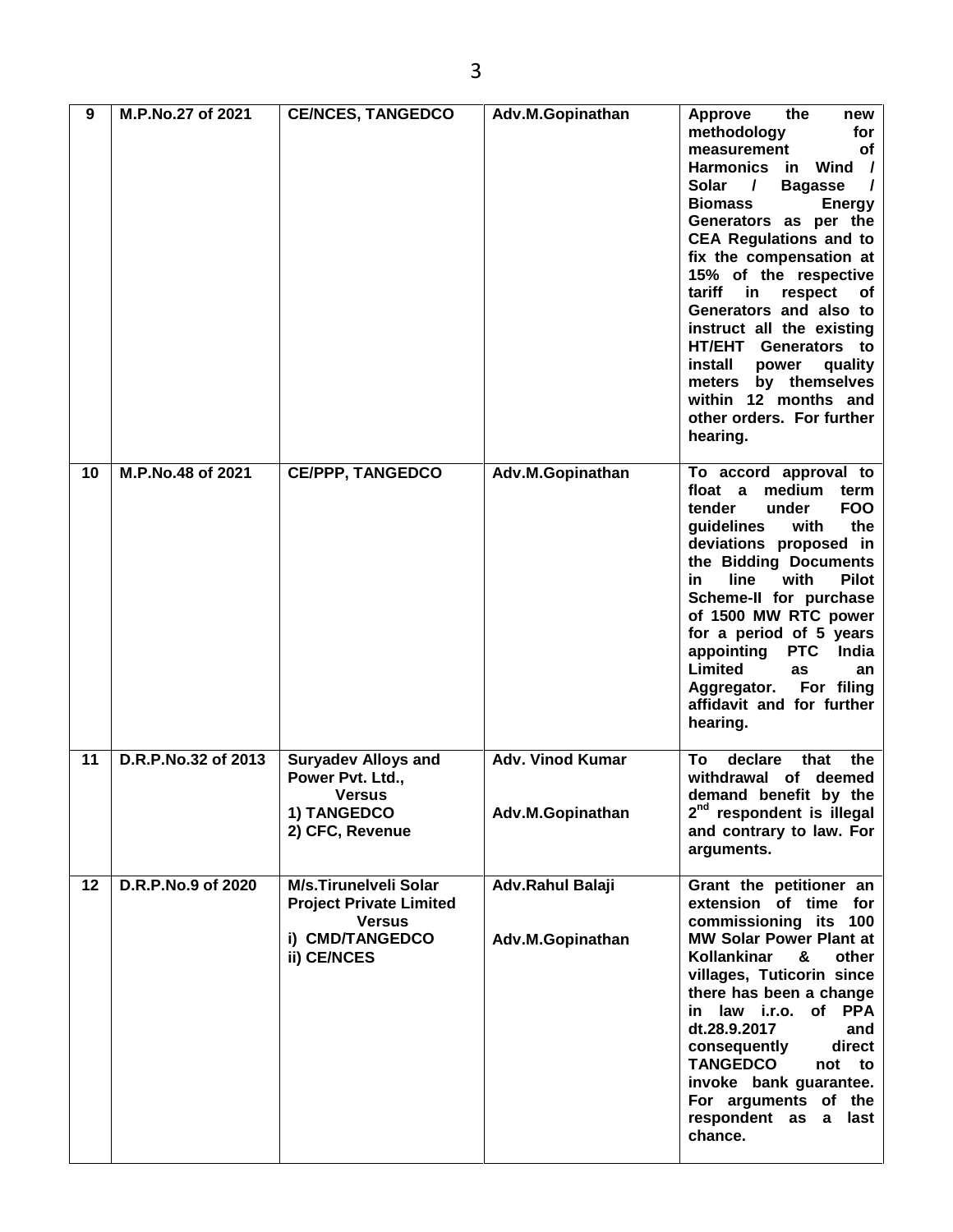| 13 | R.P.No.6 of 2021<br>in<br>M.P.No.14 of 2012    | <b>M/s.The Tata Power</b><br><b>Company Limited</b><br><b>Versus</b><br>(i) CMD/TANGEDCO<br>(ii) SLDC<br>(iii) IWPA<br>(iv) Ushdev Power<br><b>Holdings Pvt. Limited</b>                         | <b>SKV Law Offices</b><br>Adv.M.Gopinathan<br><b>Adv.V.Anil Kumar</b> | Review /<br>modify the<br>order dated<br>impugned<br>05.10.2021<br>passed<br>in.<br><b>M.P.No.14</b><br>of 2012<br>in.<br>the<br>terms<br>οf<br>submissions made in the<br>present Review Petition<br>and appoint POSOCO to<br>verify the data<br>and<br>clarify the compensatory<br>mechanism in terms of<br>the NSEFI Judgement.<br>For arguments.                                                                          |
|----|------------------------------------------------|--------------------------------------------------------------------------------------------------------------------------------------------------------------------------------------------------|-----------------------------------------------------------------------|-------------------------------------------------------------------------------------------------------------------------------------------------------------------------------------------------------------------------------------------------------------------------------------------------------------------------------------------------------------------------------------------------------------------------------|
| 14 | I.A.No.1 of 2022<br>in.<br>D.R.P.No.16 of 2021 | <b>M/s. Wind Construction</b><br>Limited<br><b>Versus</b><br>i) CMD/TANGEDCO<br>ii) Director (Finance)<br>iii) Director (Generation)<br>iv) SE/NCES/Solar<br><b>Energy</b>                       | Adv.Rahul Balaji<br>Adv.M.Gopinathan                                  | Direct the respondents<br>sum<br>οf<br>to<br>pay<br>a<br>Rs.40,85,02,740/-<br>and<br>accrued interest thereon<br>of Rs.1,18,49,644 and<br>also interest on delayed<br>towards<br>payment<br>invoices already paid<br>amounting<br>to<br>Rs.5,40,10,563/- together<br>with opening<br>of LC<br>under EPA.<br>For hearing on the<br>I.A. filed by the petitioner<br>for amending the name<br>change<br>and<br>for<br>arguments. |
| 15 | D.R.P.No.17 of 2021                            | <b>M/s.Dharani Sugars &amp;</b><br><b>Chemicals Limited</b><br><b>Versus</b><br>1) CMD/TANGEDCO<br>2) CFC/General<br>3) Director (Finance)<br>4) Director (Generation)<br>5) SE/Kallakurichi EDC | Adv.Rahul Balaji<br>Adv.M.Gopinathan                                  | Grant an interim stay on<br>the operation of the<br>Respondent-5's<br>letter<br>dt.25.9.2020<br>and<br>consequently direct the<br>respondent<br>to<br>make<br>principal<br>payment<br>amount<br>оf<br>Rs.2,74,04,230/-<br>along<br>with interest @ 18% p.a.<br>and also direct to make<br>payment<br>оf<br>Rs.12,35,53,367/-<br>towards<br>interest<br>on<br>delayed payments.<br>For<br>arguments.                           |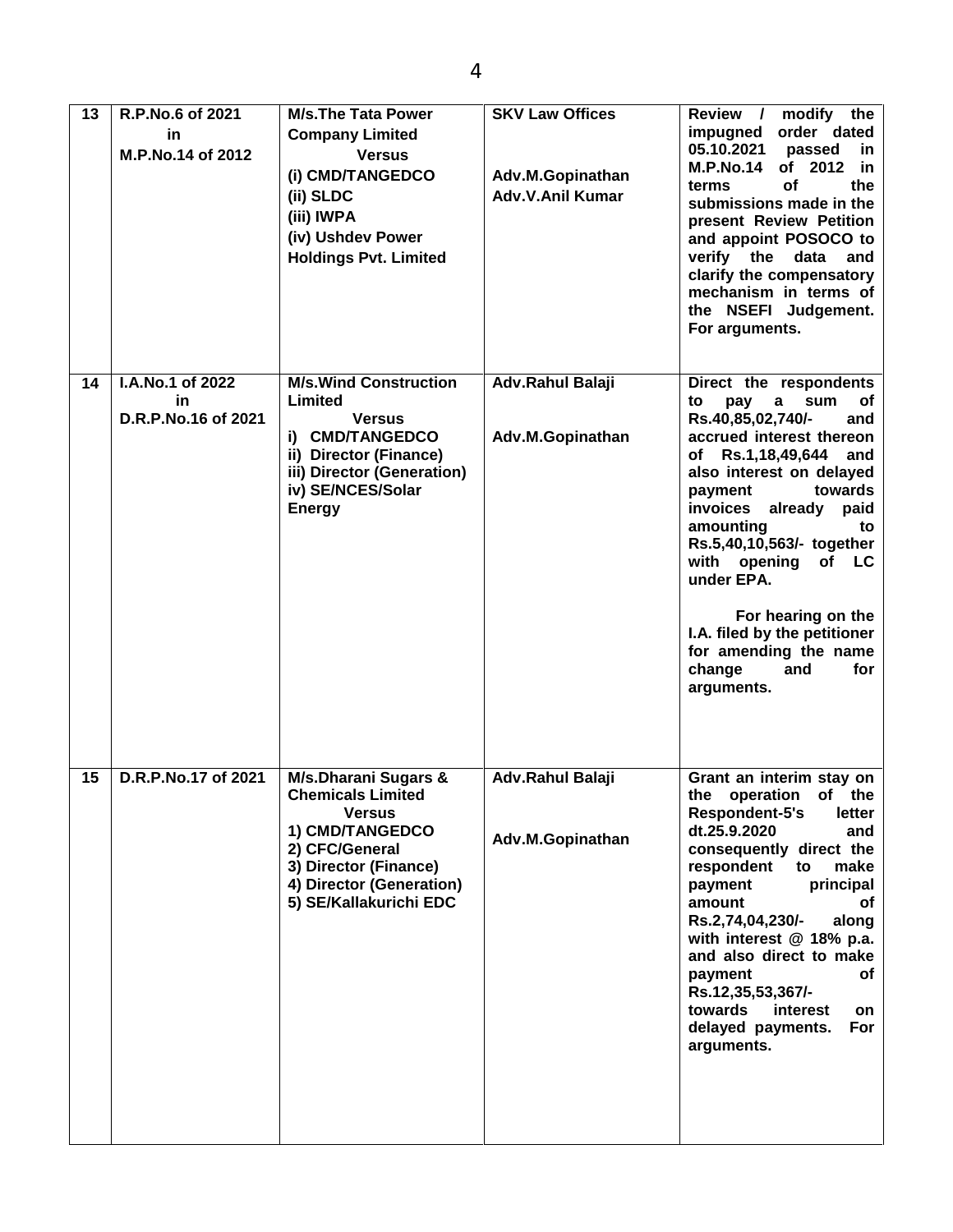| 16 | M.P.No.19 of 2021                         | M/s.R.S.Yarns and Power<br><b>Pvt. Limited</b><br><b>Versus</b><br>i) CMD/TANGEDCO<br>ii) CFC / TANGEDCO | Adv.R.S.Pandiyaraj<br>Adv.M.Gopinathan | To issue a clarification,<br>as to whether additional<br>surcharge on wheeling<br>charges are applicable<br>to the OA Consumers<br>having drawal voltage<br>over and above 66 kV,<br>who source electricity<br>from the Third Party<br><b>Power</b><br>Generators<br>having injecting voltage<br>over and above 66 kV or<br>not. For arguments. |
|----|-------------------------------------------|----------------------------------------------------------------------------------------------------------|----------------------------------------|-------------------------------------------------------------------------------------------------------------------------------------------------------------------------------------------------------------------------------------------------------------------------------------------------------------------------------------------------|
| 17 | R.P.No.1 of 2021<br><b>in</b>             | <b>PTC India Limited</b><br><b>Versus</b>                                                                | <b>Adv.Ravi Kishore</b>                | Review the order of the<br><b>Commission</b><br>dated                                                                                                                                                                                                                                                                                           |
|    | D.R.P.No.8 of 2016                        | (i) MALCO Energy Ltd<br>(ii) CMD/TANGEDCO                                                                | Adv.Rahul Balaji<br>Adv.M.Gopinathan   | 02.03.2021 in D.R.P.No.8<br>of 2016. For arguments.                                                                                                                                                                                                                                                                                             |
| 18 | R.P.No.5 of 2021 in<br>D.R.P.No.8 of 2016 | <b>CE/PPP, TANGEDCO</b><br><b>Versus</b>                                                                 | Adv.M.Gopinathan                       | Review the order of the<br>Commission<br>issued in                                                                                                                                                                                                                                                                                              |
|    |                                           | (i) M/s.MALCO Energy<br>Ltd.                                                                             | Adv.Rahul Balaji                       | 2016<br>D.R.P.No.8<br><b>of</b><br>dt.02.03.2021<br>the<br>in                                                                                                                                                                                                                                                                                   |
|    |                                           | (ii) M/s.PTC India Ltd                                                                                   | <b>Adv.Ravi Kishore</b>                | matter of directing the                                                                                                                                                                                                                                                                                                                         |
|    |                                           |                                                                                                          |                                        | respondents to jointly<br>and severally pay<br>the                                                                                                                                                                                                                                                                                              |
|    |                                           |                                                                                                          |                                        | petitioner<br>the<br>at<br>applicable tariff.<br>For                                                                                                                                                                                                                                                                                            |
|    |                                           |                                                                                                          |                                        | arguments.                                                                                                                                                                                                                                                                                                                                      |

**(By order of the Commission)**

 **Secretary Tamil Nadu Electricity Regulatory Commission**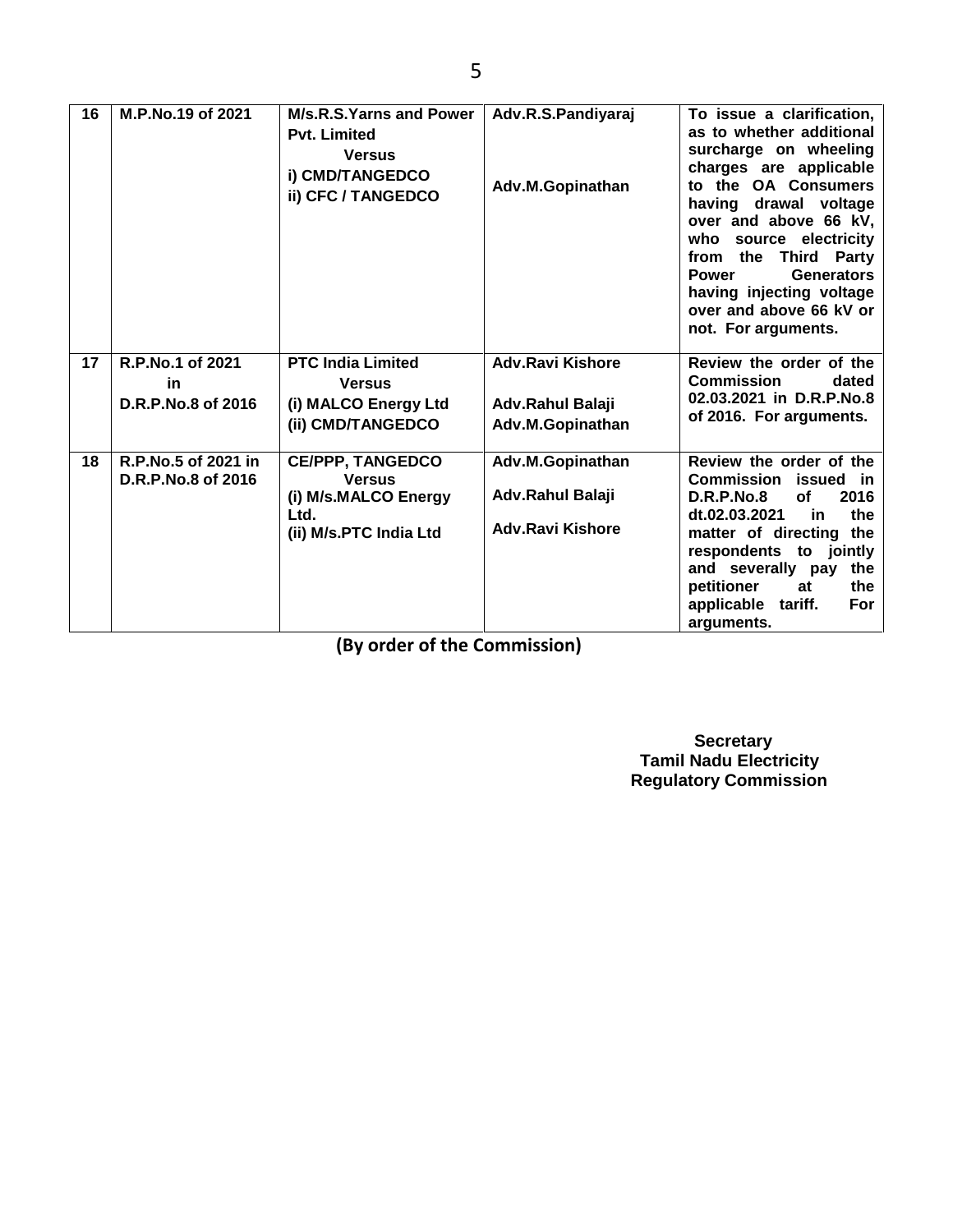**No.14/2022 Dated:18-02-2022**

# **TAMIL NADU ELECTRICITY REGULATORY COMMISSION CAUSE LIST-II**

# **Cases posted for 22-02-2022 (Through Video Conferencing)**

# **(After the proceedings of the Cause List-I are over)**

| SI.            | Case No.               | <b>Name of the Parties</b>                                                                              | <b>Counsel / Party</b>                                                                                                                                                                                  | <b>Remarks</b>                                                                                                                                                                                                                                                                                                                                                              |
|----------------|------------------------|---------------------------------------------------------------------------------------------------------|---------------------------------------------------------------------------------------------------------------------------------------------------------------------------------------------------------|-----------------------------------------------------------------------------------------------------------------------------------------------------------------------------------------------------------------------------------------------------------------------------------------------------------------------------------------------------------------------------|
| <b>No</b>      |                        |                                                                                                         |                                                                                                                                                                                                         |                                                                                                                                                                                                                                                                                                                                                                             |
| 1              | M.P.No.2 of 2019       | <b>TANGEDCO</b><br><b>Versus</b><br>1) Asahi Glass India<br>Limited & 20 ors.                           | <b>AGP.Richardson</b><br>Wilson<br>Adv.R.S.Pandiyaraj<br>(R-3, R-4, R-5, R-6, R-<br>7, R-8, R-10, R-11, R-<br>R-14, R-15,<br>13.<br>R-16, R-17, R-18 &<br>$R-19$<br>Adv. Rahul Balaji for<br>R-9 & R-21 | To<br>orders<br>for<br>pass<br>implementing both Captive<br>and Third Party Users in<br>connection with calculation<br>of excess demand<br>and<br>charges<br>the<br>energy<br>in.<br>passed<br>orders<br>by<br>the<br>Commission dated 7.9.2010<br>M.P.No.9<br><b>of</b><br>2010,<br>in<br>M.P.No.6 of 2010, M.P.No.17<br>of 2010 and D.R.P.No.9 of<br>2010. For arguments. |
| $\overline{2}$ | R.P.No.2 of 2013       | <b>Spictex Cotton Mills (P)</b><br>Ltd.<br><b>Versus</b><br><b>TANGEDCO</b>                             | Adv. R.S.Pandiyaraj<br><b>AGP. Richardson</b><br><b>Wilson</b>                                                                                                                                          | To review the order dated<br>17.4.2013 in D.R.P.No.2 of<br>2012. For arguments.                                                                                                                                                                                                                                                                                             |
| 3              | D.R.P.No.14 of<br>2013 | Sri Pathy papers and<br>Board (P) Ltd.,<br><b>Versus</b><br>1) CFC, TANGEDCO<br>2) SE, Virudhunagar EDC | Adv. R.S.Pandiyaraj<br><b>AGP. Richardson</b><br>Wilson                                                                                                                                                 | $2^{n\sigma}$<br>To<br>aside<br>set<br>the<br>respondent<br>impugned<br>11.8.2012<br>notice<br>dated<br>short<br>levy<br>towards<br>of<br>excess energy charges. For<br>arguments.                                                                                                                                                                                          |
| 4              | D.R.P.No.15 of<br>2013 | Sri Pathy papers and<br>Board (P) Ltd.,<br><b>Versus</b><br><b>TANGEDCO.</b>                            | Adv. R.S.Pandiyaraj<br><b>AGP. Richardson</b><br>Wilson                                                                                                                                                 | 2 <sup>nd</sup><br><b>To</b><br>set aside<br>the<br>respondent<br>impugned<br>notice dated 28.9.2012. For<br>arguments.                                                                                                                                                                                                                                                     |
| 5              | D.R.P.No.24 of<br>2013 | Sree Rengaraj Ispat<br><b>Indsutries Pvt. Ltd.,</b><br><b>Versus</b><br>i) TANGEDCO & Ors<br>ii) DSRM   | Adv. Rahul Balaji<br>Adv. M.Gopinathan<br>Adv.R.S.Pandiyaraj                                                                                                                                            | Direct the respondents to<br>adjust 88,100 energy units.<br>For arguments.                                                                                                                                                                                                                                                                                                  |

**(By order of the Commission)**

 **Secretary Tamil Nadu Electricity Regulatory Commission**